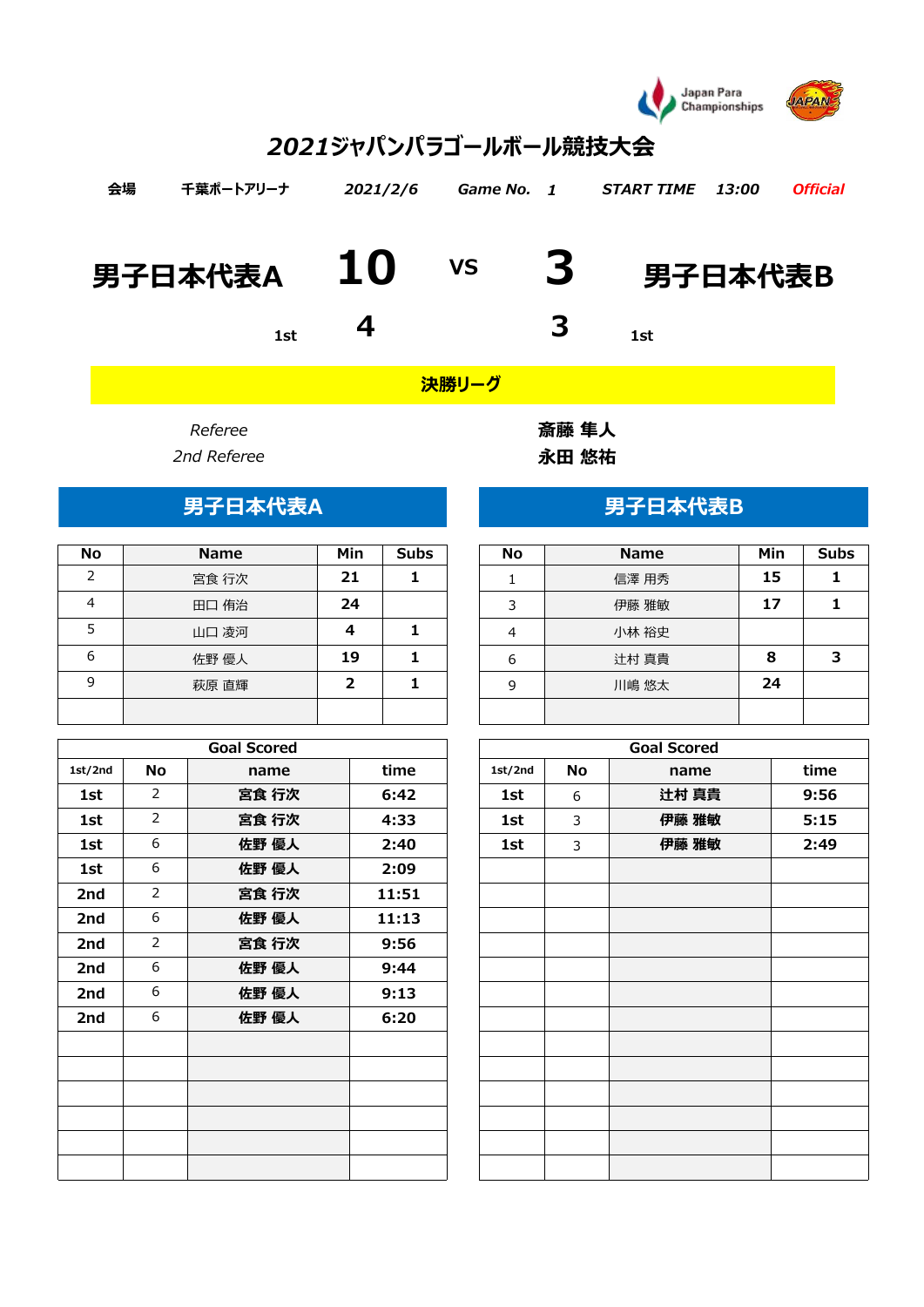**JAPAN** Sat 6 Feb 2021 Start Time: 13:00



**Mens** 男子



#### **Match Results** 結果

**10 3** 男子日本代表**B -** 男子日本代表**A**

**(HT 4 3 ) -**

**Referee:** 斎藤 隼人 JPN **Referee:** 永田 悠祐 JPN

#### **男子日本代表A**

| No.      | Name               | Sub | М.  | Min |   | <b>Throws</b> |     |                | <b>Penalty Throws</b> |   |   | Extra |    | <b>Totals</b> |     |         | <b>RUNNING SC</b>                |  |
|----------|--------------------|-----|-----|-----|---|---------------|-----|----------------|-----------------------|---|---|-------|----|---------------|-----|---------|----------------------------------|--|
|          |                    |     | Sub |     | G | P             |     | G              | P                     |   | G |       | G  | P             |     |         |                                  |  |
| $\Omega$ | 宮食 行次              |     |     | 21  |   |               | 45  |                |                       |   |   |       |    |               | 47  |         |                                  |  |
|          | 田口 侑治              |     |     | 24  |   |               |     |                |                       |   |   |       |    |               |     | 男子日本代表A | 1st Half                         |  |
| 5        | 山口 凌河              |     |     | 4   |   |               | 10  |                |                       |   |   |       |    |               | 10  |         | 3')<br>$\blacksquare$            |  |
| 6        | 佐野 優人              |     |     | 19  |   |               | 39  |                |                       |   |   |       | 6  |               | 40  | 宮食 行次   | (6')<br>$\overline{\phantom{0}}$ |  |
| -9       | 萩原 直輝              |     |     |     |   |               |     |                |                       |   |   |       |    |               |     |         | 7') 2                            |  |
|          |                    |     |     |     |   |               |     |                |                       |   |   |       |    |               |     | 宮食 行次   | 8')<br>- 2<br>$\mathcal{P}$      |  |
|          | <b>TEAM TOTALS</b> |     |     |     | 8 |               | 102 | $\overline{2}$ |                       | 3 |   |       | 10 |               | 105 |         | $10')$ 3                         |  |
|          |                    |     |     |     |   |               |     |                |                       |   |   |       |    |               |     | /十服/车 1 | 2(10)                            |  |

宮食 行次 2 (8') 2 **8 1 102 2 3 10 1 105** 2 ( 10 ') 3 3 ( 10 ') 3  $4 ( 10') 3$ 佐野 優人 佐野 優人 辻村 真貴  $RUNNING SCORE$ 辻村 真貴 辻村 真貴 **1st Half** 男子日本代表B 男子日本代表A

#### **男子日本代表B**

| No.            | <b>Name</b>        | Sub     | М.  | Min |                | <b>Throws</b> |                  |   | <b>Penalty Throws</b> |   | Extra |   | <b>Totals</b> |     | 宮食 行次 | 5 <sub>1</sub> | $(13')$ 3   |  |
|----------------|--------------------|---------|-----|-----|----------------|---------------|------------------|---|-----------------------|---|-------|---|---------------|-----|-------|----------------|-------------|--|
|                |                    |         | Sub |     | G              | P             |                  | G | P                     | G |       | G | P.            |     | 佐野 優人 | 6              | $(13')$ 3   |  |
|                | 信澤 用秀              |         |     | 15  |                |               | 28               |   |                       |   |       |   |               | 28  | 宮食 行次 | $7^{\circ}$    | $(15')$ 3   |  |
| 3              | 伊藤 雅敏              |         |     | 17  |                |               | 50               |   |                       |   |       |   | 3             | 51  | 佐野 優人 | 8              | $(15')$ 3   |  |
| $\overline{4}$ | 小林 裕史              |         |     |     |                |               |                  |   |                       |   |       |   |               |     | 宮食 行次 | 9              | $(15')$ 3   |  |
| 6              | 辻村 真貴              | $\circ$ |     | 8   |                |               | 24               |   |                       |   |       |   |               | 24  | 宮食 行次 |                | $10(18')$ 3 |  |
| 9              | 川嶋 悠太              |         |     | 24  |                |               |                  |   |                       |   |       |   |               | 5   |       |                |             |  |
|                |                    |         |     |     |                |               |                  |   |                       |   |       |   |               |     |       |                |             |  |
|                | <b>TEAM TOTALS</b> |         |     |     | $\overline{2}$ | 3             | 107 <sub>l</sub> |   |                       |   |       |   | 3             | 108 |       |                |             |  |

**2nd Half**

| 宮食 行次 | 5. | (13')   | 3 |
|-------|----|---------|---|
| 佐野 優人 | 6. | (13')   | 3 |
| 宮食 行次 | 7  | (15')   | 3 |
| 佐野 優人 | 8. | (15')   | 3 |
| 宮食 行次 | 9  | (15')   | 3 |
| 宮食 行次 |    | 10(18') | 3 |
|       |    |         |   |

**Legend:**

**FT** Full Time **G** Goals **HT** Half Time **Min** Minutes Played **M.Sub** Medical Substitution **P** Penalties **SD** Sudden Death **Sub** Substitution out **T** Throws **No.** Shirt Number

Report Created 2021/2/6 14:39